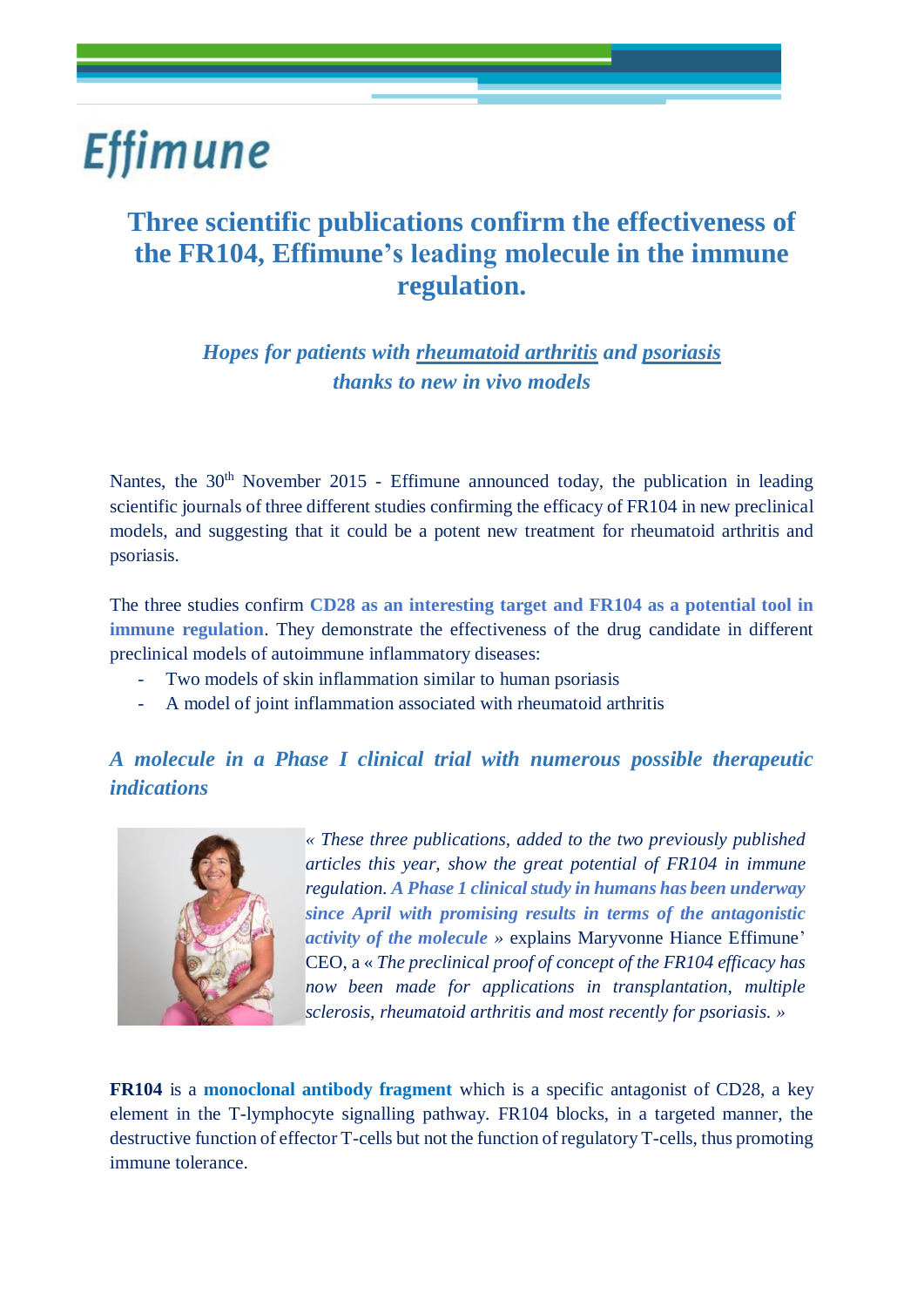# **Effimune**

#### *Psoriasis*



The article to be published soon in the **Journal of Immunology** shows the role of CD28 in controlling the memory T cell response and demonstrates that selectively blocking CD28 with FR104 also inhibits the long-term

response of the memory cells. Blocking this cell type presage a real remission of the disease and not a mere reduction in its appearance.

In the article published in October 2015 in **Experimental Experimental Dermatology Dermatology**, the authors demonstrate the efficacy of FR104 in a new model of skin inflammation close to human psoriasis. In collaboration with UMR INSERM 1064, a new model for preclinical validation was generated with a topical application of Aldara, a cream containing 5% Imiquimod. In addition to showing the efficacy of FR104, this new model which is more similar to the human disease can be used to test other therapeutic approaches to psoriasis.

#### *Rheumatoid Arthritis*

**Clinical & Experimental Immunology** The Journal of Translational Immunology

The third article, published in November in the **Clinical & Experimental Immunology**, demonstrates the effectiveness of FR104 in a

new collagen-induced pre-clinical model of rheumatoid arthritis. In collaboration with the primatology center of Rijswijk and the University of Groningen in the Netherlands, the authors conducted a comparative study of the efficacy of FR104 and Orencia® (abatacept), a standard treatment in rheumatoid arthritis. The results show at least equal efficiency of FR104 on symptoms and a better efficiency on disease markers with a different mode of action on immune cells suggesting longer-term effects on the disease.

**Sources :**

<http://www.ncbi.nlm.nih.gov/pubmed/26597009> <http://www.ncbi.nlm.nih.gov/pubmed/26540618> <http://www.ncbi.nlm.nih.gov/pubmed/26513536>

*Articles are available under request to [gilles.petitot@acorelis.com](mailto:gilles.petitot@acorelis.com)*

#### **About Effimune**

Located in Nantes, France, Effimune is a Biotech company **specialized in Immune Regulation** for applications in transplantation, autoimmunity and cancer immunotherapy.